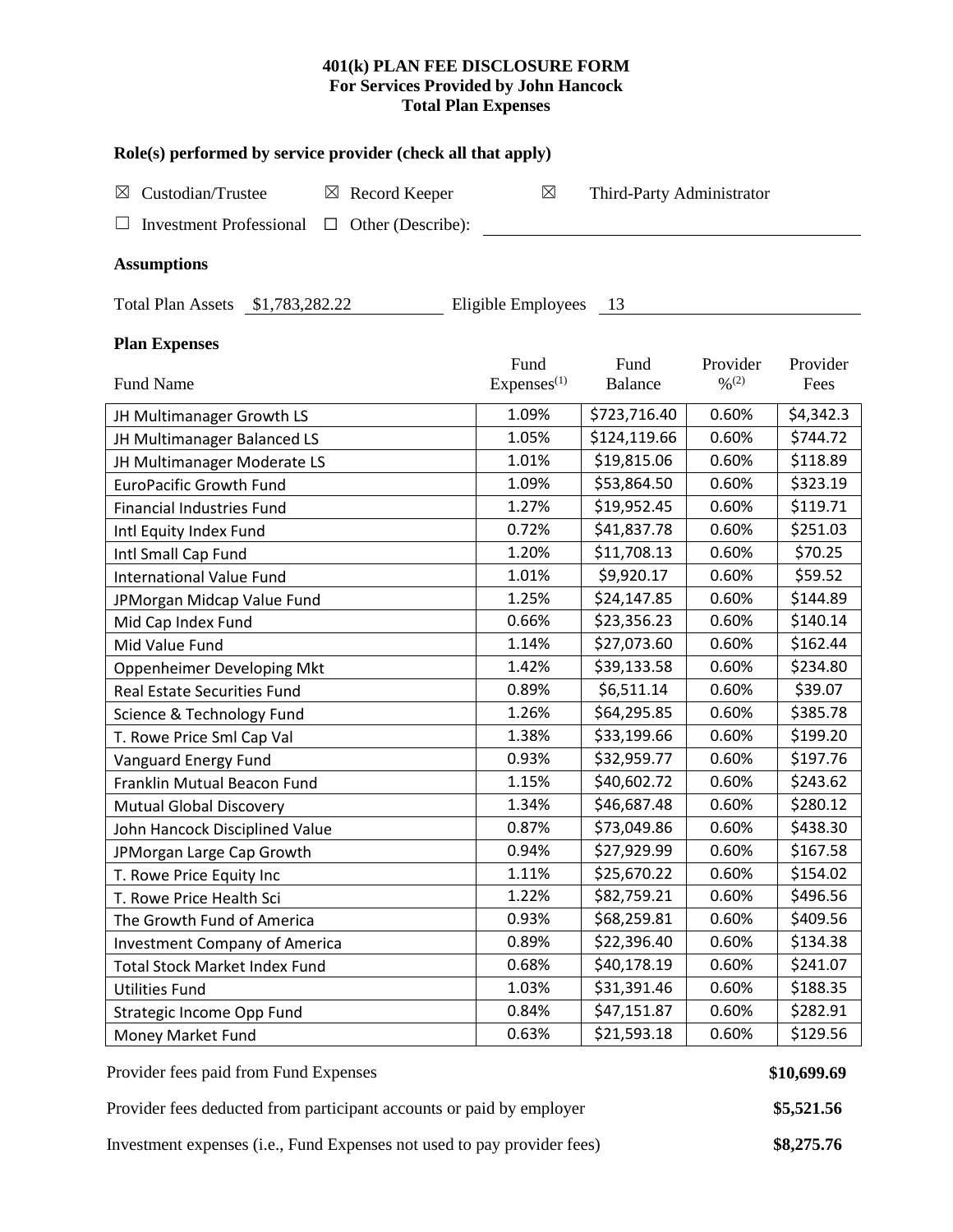# Total ("all-in") plan expenses **\$24,497.02**

(1) Fund Expenses include the fund's expense ratio plus any "wrap" fee charged by the provider. The expense ratio is determined through an annual calculation, where a fund's operating expenses are divided by the average dollar value of its assets under management. Fund Expenses lower investor returns.

(2) Provider % includes revenue sharing paid to the provider by the investment fund or wrap fees added by the provider. These expenses lower investor returns.